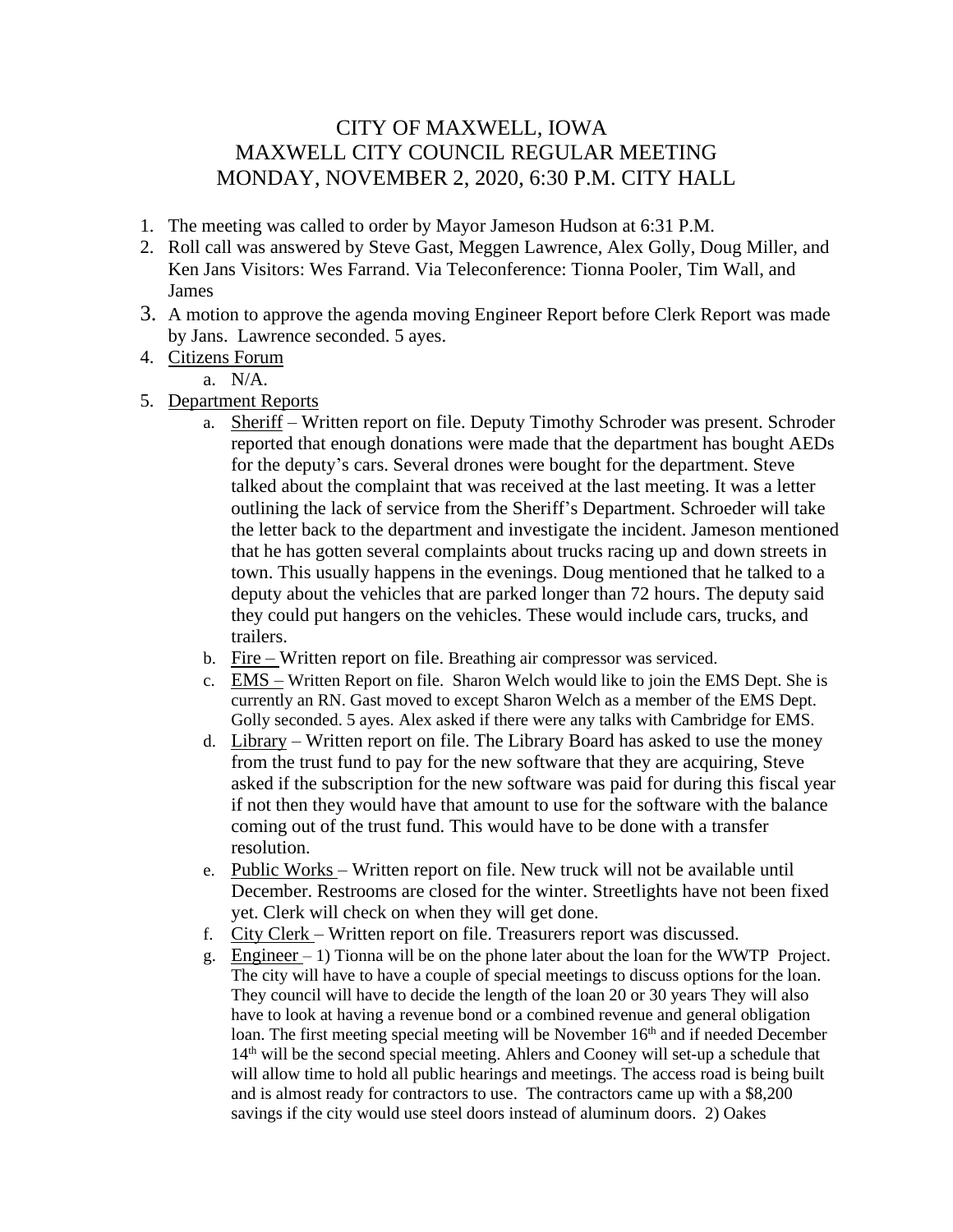Development.- Scott Oakes has split the land that is for sale. 3) High School Improvements – Site plan comments were submitted to city and schools for further comments.

- 6. Public Hearings
	- a. First Reading Ordinance Amending the Code of Ordinances of the City of Maxwell, Iowa by Amending Chapter 160 (Flood Plain Regulations) – Gast moved to open the hearing to the public. Golly seconded. 5 ayes. No public comments. Miller moved to close the hearing to the public. Jans seconded. 5ayes. Gast moved to approve the first reading of the Ordinance Amending the Code of Ordinances of the City of Maxwell, Iowa by Amending Chapter 160 (Flood Plain Regulations) with the following changes: Section 1 the word sire to site., Section 7 The sentence: All new or substantially improved maximum damage potential development shall have the lowest floor changed to A new or substantially improved Maximum Damage Potential Development shall have the lowest floor. Golly seconded. 5 ayes.
- 7. Business
	- a. Motion to Approve Two Members to the Openings on the Park and Open Spaces Board Members – There were 3 applicants for the Park and Open Spaces Board. They were Jody Gast, Lauryn Myers and Casady Myers. Lawrence moved to award the positions to Jody Gast and Casady Myers. Gast would like to appoint Jody to the 2-year term and Casady to the 3-year term. Alex seconded. 5 ayes. Deb and Jameson will work on updating number of board members.
	- b. Action on the Acceptance of the Sidwell Easement Purchase Miller asked about purchasing the whole property. Sidwell is open to the possibility of selling the rest of the property. Miller moved to approve the purchase of the easement from Sidwell for the bid price of \$7,900. Jans seconded. 5 ayes
	- c. Discussion and Action on the Collins-Maxwell High School Addition Site Plan James Rodemyer from Bishop Engineering and Tim Wall from ERK was present to discuss any correction needed for the CM High School Addition. The grease trap and sidewalk on the eastside of the building was discussed as these will be in the public right-of-way. Council decided an agreement would be needed between the school and city for the use of the right-of-way for the knowledge of future councils. Gast moved to approve the engineering plans with Snyder and Assoc comments as long as an agreement was written up between the school and city permitting the use and responsibility of public right-of-way according to C201 #8 and C401 #8 of the site plan review. Miller seconded 5 ayes.
	- d. Resolution 2020-26 A Resolution Approving Annual Financial Report Fiscal 2019-2020. – Gast moved to approve Resolution 2020-26 A Resolution Approving Annual Financial Report 2019-2020. Lawrence seconded. 5 ayes.
	- e. Discussion and Action on Variance Letter for 600 Broad Street The city looked at the variance because it is one of the neighbors within 200 feet of the property. Because of the way the house sits on the property, Steve does not believe that the garage would not need a variance and would like to speak to the building inspector on why it would need a variance. Gast moved for the Council to give the property owner a favorable reply to the variance. He would also like the Building Inspectors to justify the variance to Jameson and himself. Jans seconded. 5 ayes.
	- f. Discussion and Action on SCEDG Project Funding –Steve sent a grant request to the SCEDG Project Funding for \$1800 for the ADA Ramp Project. We were accepted and will received the \$1800 for the project. Jans moved to accept the notice and send a thank you to the committee. Golly seconded. 5 ayes.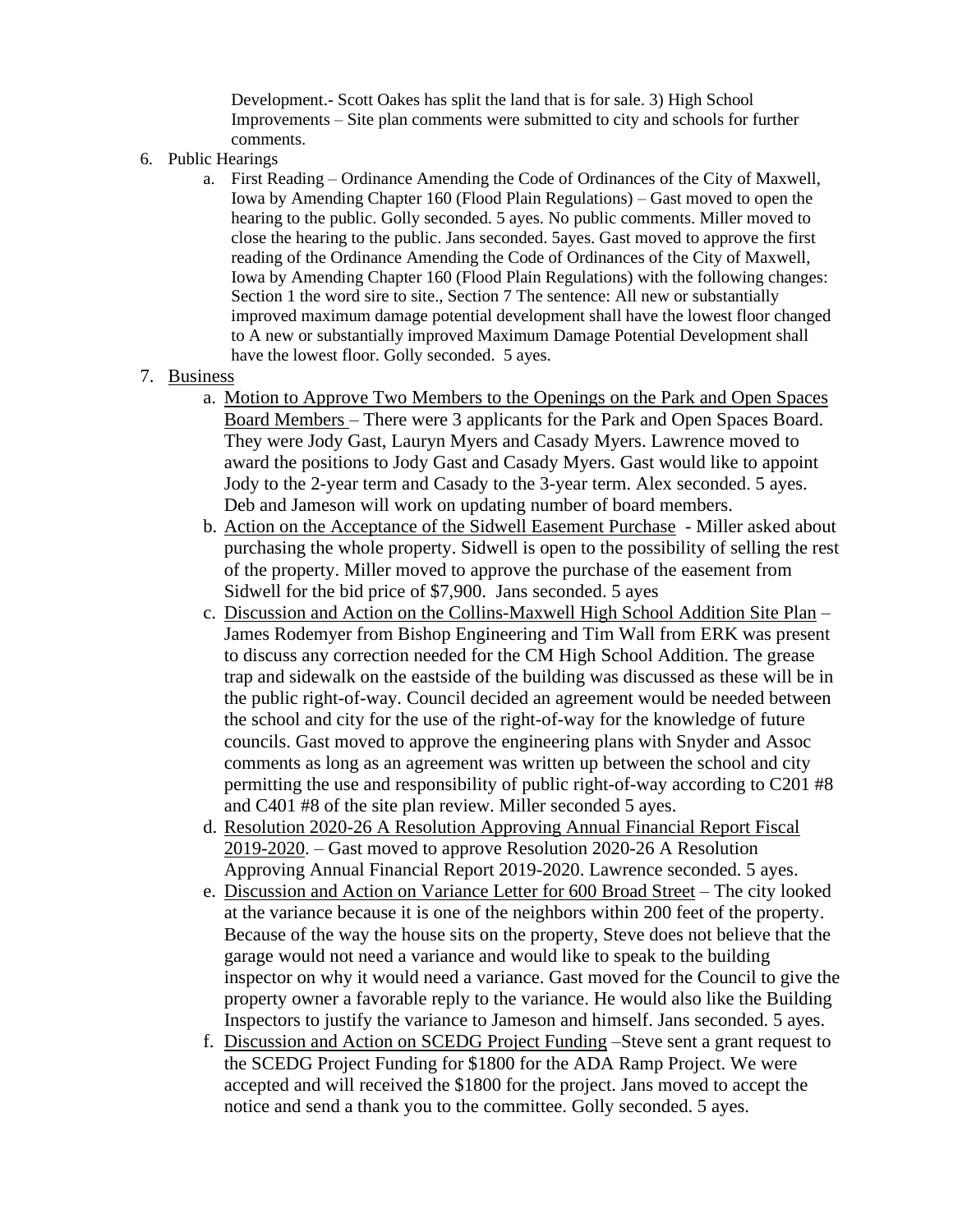- g. Discussion and Action on Contract with Aspen Waste Service Aspen Waste Services bought Chitty Garbage from Waste Connections. They would like to cancel the contract that they have with the City of Maxwell which is up December 2021. Gast moved to proceed with getting bids from other garbage services. And to check with Resource and Recovery for any contracts with them . Jans seconded. 5 ayes.
- h. Resolution 2020-27 A Resolution to Appoint a Member and Alternative Member to the Polk County 911 Service Board. – Gast moved assign Ken Jans as the primary member, Alex Golly as the alternate member and Jameson Hudson to the Polk County 911 Service Board. Golly seconded. 5 ayes,
- i. Discussion and Action on use of City Park during Old Settlers- Jameson read the letter presented by the Market in the Park Committee. Market in the Park will hold their market in a different area or town during Old Settlers. Gast moved that the area between Broad St and 2<sup>nd</sup> St and between Army Post Road and Trotter Blvd be set aside for Old Settler activities during Old Settlers Celebration. Lawrence seconded. 5 ayes.
- j. Discussion and Action on Complaints and Nuisances 1) Doug stated that there was a junk vehicle on blocks at 518 Baldwin St. Clerk will talk to attorney on how to go forward on this nuisance since there is no forwarding for the owner.
- 8. Council and Mayor Reports
	- a. Steve Gast 1) Steve reminded everyone to vote the next day. There is no parking in front of the American Legion for curbside voting. .
	- b. Doug Miller 1) Doug went to a meeting for SCEDG. Most cities have a housing development. 2) There is a lot of junk around town. It does not look good to new people to the community. Do we need to look at smaller lots? Planning and Zoning and City Council will need a workshop to discuss changes to the zoning ordinances. The Board of Adjustments is meeting on November 17<sup>th</sup>, so both groups can meet at that time. 3) Do we need to ask Sidwell for a price on his property as he has expressed interest in selling his property. There was discussion on the process and funding.
	- c. Ken Jans- Ken met with EMS and talk to a deputy. They decided to look at the EMS model that is being done in Marshall County. He will be talking to Story County Hospital about the program. Ambulances may have to be solicitated for this program to work. He is taking the Public Safety Officer off the table for now because of the costs.
	- d. Jameson Hudson –1) Jameson talked about a Christmas tree lighting at the Freedom Rock Plaza that the Market in the Park would be hosting. They are also talking about a Christmas tree decorating contest.
- 9. Consent Agenda
	- **a.** Gast moved to accept the October 5, 2020 minutes and bills. Golly seconded. 5 ayes.

| CLAIMS REPORT  |                             |          |
|----------------|-----------------------------|----------|
| <b>VENDOR</b>  | REFERENCE                   | AMOUNT   |
| <b>ACCESS</b>  | <b>MONTHLY PRINTER RENT</b> | 165.91   |
| AFLAC          | AFLAC CANCER                | 252.48   |
| ALLIANT ENERGY | <b>MONTHLY UTILITY BILL</b> | 5,375.52 |

**b.** Bills presented were as follows: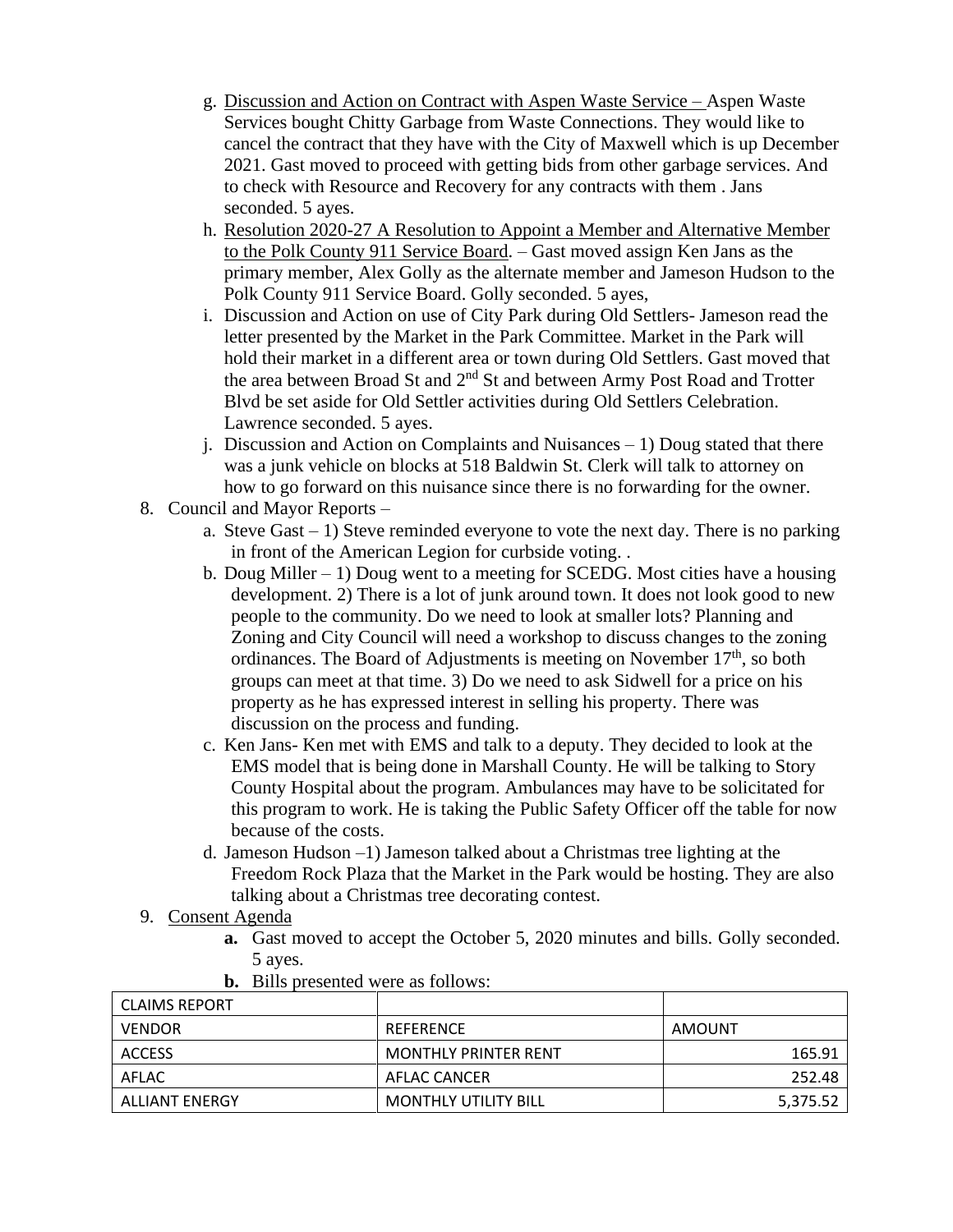| <b>ARBOR MASTERS</b>                  | <b>DEBRIS REMOVAL</b>              | 59,779.75  |
|---------------------------------------|------------------------------------|------------|
| <b>AWS SERVICE CENTER</b>             | <b>MONTHLY GARBAGE</b>             | 7,562.52   |
| <b>BADGER METER</b>                   | <b>WATER METER READS</b>           | 347.1      |
| CALDWELL, BRIERLY, & CHALUPA          |                                    |            |
| LLC                                   | 609 MAIN ST                        | 658        |
| <b>CASEY'S BUSINESS MASTERCARD</b>    | MONTHLY GAS AND DIESEL             | 380.74     |
| CENTRAL IOWA SHORTLINE LLC            | 11707,11739,11979,12003-CHNSW      | 1,929.38   |
| CENTRAL IOWA SHORTLINE LLC            | #11827-BATTERY                     | 195.01     |
| CHEM-SULT, INC                        | SODIUMHYPOCHLORITE                 | 361        |
| <b>CONSUMERS ENERGY</b>               | <b>RCH ELECTRIC</b>                | 52         |
| <b>DAVE POMEROY</b>                   | 10/09/2020 CEMETERY MOWING         | 600        |
| IOWA DNR - ANNUAL USE FEE             | ANNUAL WATER SUPPLY FEE            | 95         |
| ELECTRIC PUMP & TOOL                  | 2020 SERVICE AGREEMENT             | 380        |
| <b>EXTENSION ISU STORY COUNTY</b>     | MOSQUITO/PUBLIC HEALTH PEST        | 70         |
| INDEPENDANT PUBLIC ADVISORS           | <b>QUARTERLY RETAINER SERVICES</b> | 2,000.00   |
| <b>IOWA ASSC OF MUNICIPAL UTILITY</b> | 11/10/2020 WS-TREATMENT TRACK      | 75         |
| IOWA REGIONAL UTILITIES ASSOC         | <b>MONTHLY RCH WATER</b>           | 405.48     |
| <b>IPERS</b>                          | <b>IPERS</b>                       | 1,641.46   |
| <b>KEYSTONE LABORATORIES INC</b>      | #1D07505-SOLIDS, BOD, NITROGEN     | 106.5      |
| <b>KEYSTONE LABORATORIES INC</b>      | #1D08226-SOLIDS, BOD, NITROGEN     | 259.7      |
| MAXWELL STATE BANK                    | FED/FICA TAXES                     | 2,704.97   |
| <b>MIDWEST INSURANCE CORP</b>         | <b>INSURANCE</b>                   | 500        |
| RACOM CORPORATION                     | <b>STORYCOM RADIOS</b>             | 28,130.39  |
| SECRETARY OF STATE                    | NOTARY RENEWAL                     | 30         |
| SIMMERING-CORY, INC.                  | #2020-SC-0059- GRANT ADMIN 1       | 4,000.00   |
| SINCLAIR CONSTRUCTION                 | LEGION FIELD CONSCESSION STAND     | 1,080.00   |
| <b>SNYDER &amp; ASSOCIATES</b>        | 119.0265.01-3 - BALDWIN ST REH     | 6,124.55   |
| <b>STAPLES CREDIT PLAN</b>            | PAPER, NOTEPADS, PENCIL, PLANNER   | 261.33     |
| <b>STORY COUNTY TREASURER</b>         | LAW ENFORCEMENT 2ND QTR 20/21      | 14,289.90  |
| SYNCB/AMAZON                          | MOVIES, BOOKS                      | 241.98     |
| TODD WHITE PLUMBING                   | #113875-508 NORTH ST CURB STOP     | 1,528.60   |
| U.S. BANK                             | <b>FREECONFERENCE CALL</b>         | 7.32       |
| <b>US CELLULAR</b>                    | <b>MONTHLY CELL PHONE</b>          | 204.4      |
| <b>USABlueBook</b>                    | <b>WATER TESTING SUPPLIES</b>      | 810.35     |
| <b>USABlueBook</b>                    | <b>WATER TESTING SUPPLIES</b>      | 65.04      |
| WINDSTREAM                            | 091143516-TELEPHONE & INTERNET     | 577.62     |
| ZIEGLER INC                           | DAMAGE REPAIRS TO 953KLGP          | 7,701.00   |
| <b>Accounts Payable Total</b>         |                                    | 150,950.00 |
| Total Paid On: 10/07/20               |                                    | 4,690.83   |
| Total Paid On: 10/21/20               |                                    | 4,420.33   |
| <b>Total Payroll Paid</b>             |                                    | 9,111.16   |
| ***** REPORT TOTAL *****              |                                    | 160,061.16 |
|                                       |                                    |            |